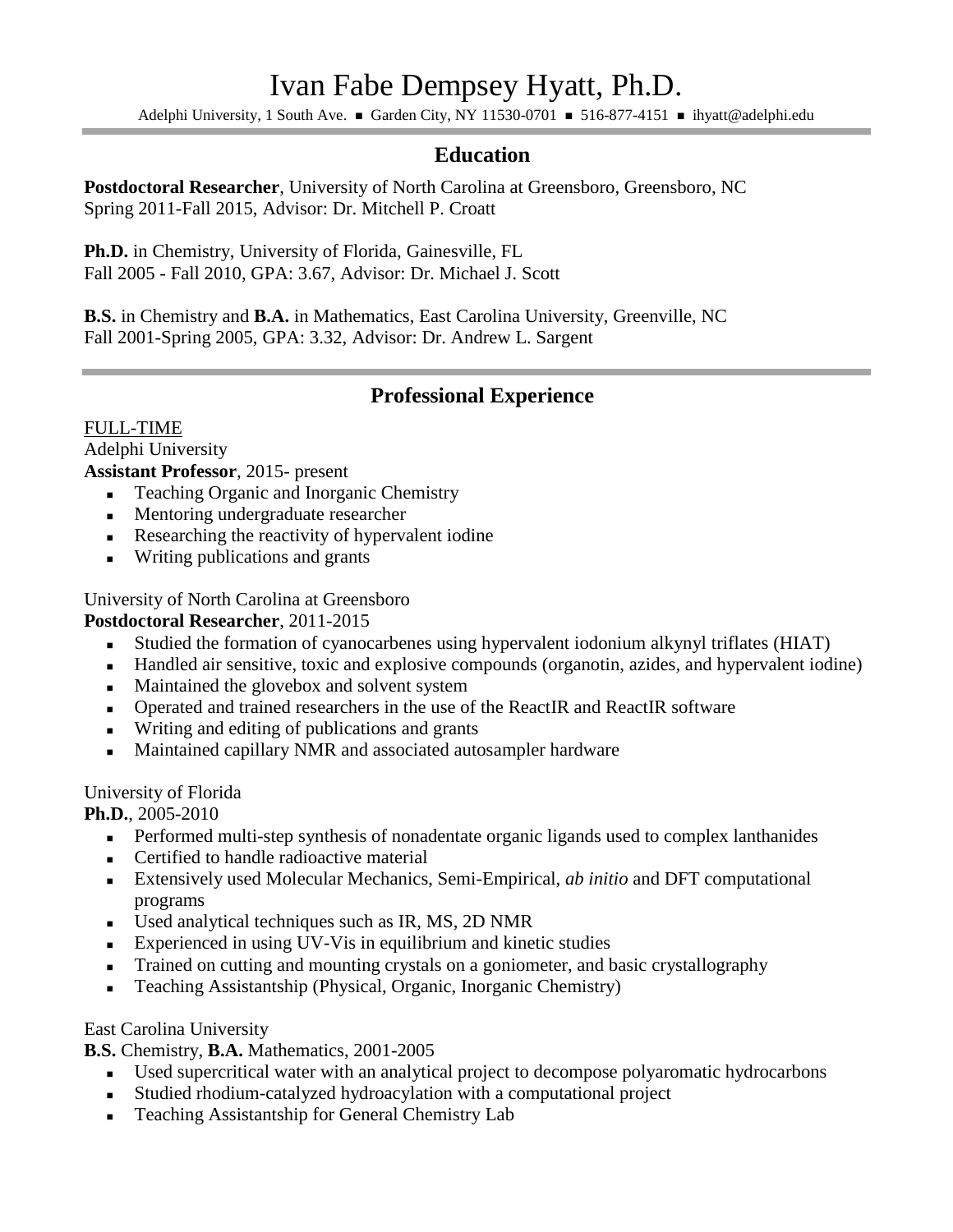PART-TIME

Forsyth Technical Community College **Adjunct Professor**: Taught Introduction to Chemistry in Summer 2014, Wrote online organic chemistry book chapters for a TAACCT grant

University of North Carolina at Greensboro **Adjunct Professor**: Taught General Chemistry 2 in Spring 2014, Taught Organic Chemistry 1 in Summer 2013

Guilford Technical Community College **Adjunct Professor**: Taught Introduction to Chemistry in Spring 2014

**Internship** at DSM Pharmaceuticals, Greenville, NC, 2002-2003

## **Publications**

I. F. Dempsey Hyatt, Daniel J. Nasrallah, Michael A. Maxwell, A. Christina F. Hairston, Manahil M. Abdalhameed, and Mitchell P. Croatt, *Chemical Communications* **2015**, *51*, 5287-5289. *Formation and in situ Reactions of Hypervalent Iodonium Alkynyl Triflates to Form Cyanocarbenes*

I. F. Dempsey Hyatt, Daniel J. Nasrallah, Mitchell P. Croatt, *Journal of Visualized Experiments* **2013**, *79*, e50886. *Synthesis of Hypervalent Iodonium Alkynyl Triflates for the Application of Generating Cyanocarbenes*

Emma E. Nagy, I. F. Dempsey Hyatt, Kristen E. Gettys, Shawn T. Yeazell, Stephen K. Frempong Jr., and Mitchell P. Croatt, *Organic Letters* **2013**, *15*, 586-589. *Sequential Pd(0)-, Rh(I)-, and Ru(II) catalyzed Reactions in a Nine-step Synthesis of Clinprost*

Gary L. Guillet, I. F. Dempsey Hyatt, Patrick C. Hillesheim, Khalil A. Abboud, Michael J. Scott, *New Journal of Chemistry* **2013**, *1*, 119-131. *1,2,4-Triazine-picolinamide functionalized, nonadentate chelates for the segregation of lanthanides(III) and actinides(III) in biphasic systems*

I. F. Dempsey Hyatt, Maria Elena Meza-Aviña, Mitchell P. Croatt, *Synlett* **2012**, *23*, 2869-2874*. Alkynes and Azides: Not Just for Click Reactions*

I. F. Dempsey Hyatt, Mitchell P. Croatt, *Angewandte Chemie International Edition* **2012**, *51*, 7511- 7514. *Reactions of hypervalent iodonium alkynyl triflates with azides: Generation of cyanocarbenes*

Seth Dumbris, Dan Denomme, I. F. Dempsey Hyatt, Khalil Abboud, Lisa McElwee-White, *Organometallics* **2010**, *29*, 5252-5256. *Synthesis and Electronic Structure of Tetra-η3 phenylpropargylzirconium*

I. F. Dempsey Hyatt, Heather K. Anderson, Andrew T. Morehead Jr., Andrew L. Sargent, *Organometallics* **2008,** *27,* 135–147. *Mechanism of Rhodium-Catalyzed Intramolecular Hydroacylation: A Computational Study*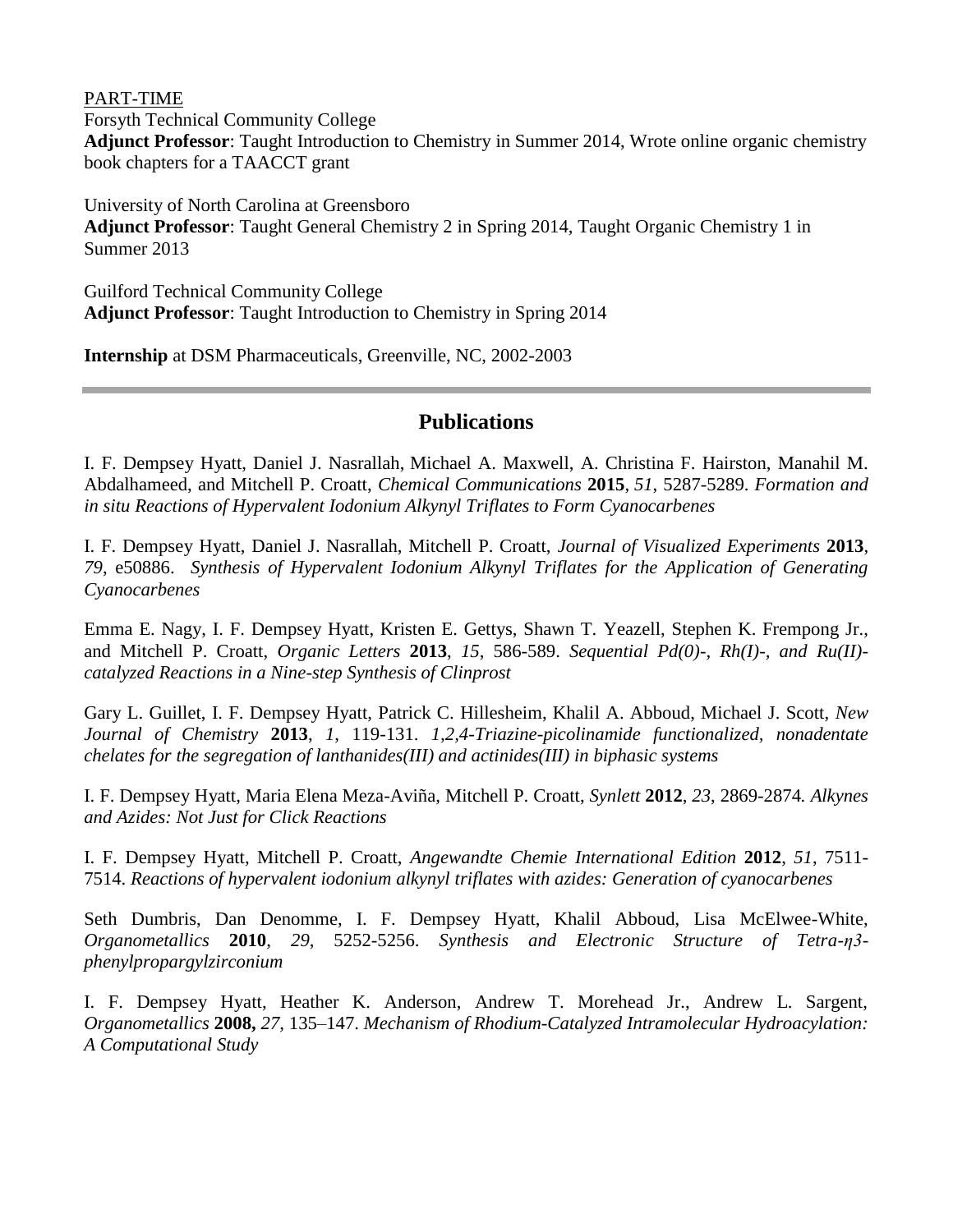## **Presentations**

Tian Li, Cyrus Mowdawalla, I. F. Dempsey Hyatt, 252<sup>nd</sup> American Chemical Society National Meeting, **2016**, *Reactions of Hypervalent Iodonium Alkynyl Triflate and Trimethylenemethane: Generation of Substituted Diquinanes*, Philladelphia, PA. (Poster)

Navindra David, I. F. Dempsey Hyatt, 252<sup>nd</sup> American Chemical Society National Meeting, 2016, *Synthesis of Asymmetrically Substituted Cycloheptatrienylidene Fluorophores*, Philladelphia, PA. (Poster)

Kirandeep Kaur, Marly Medard, I. F. Dempsey Hyatt, Adelphi University Research Conference, **2016**, *Synthesis of Asymmetric Cycloheptatrienylidene*, Garden City, NY.

Tian Li, I. F. Dempsey Hyatt, Adelphi University Research Conference, **2016**, *Reactions of Hypervalent Iodonium Alkynyl Triflate and Trimethylenemethane: Generation of Substituted Diquinanes*, Garden City, NY.

Navindra David, Noor Meer, I. F. Dempsey Hyatt, Adelphi University Research Conference, **2016**, *Synthesis of Light-Emitting Fluorophores*, Garden City, NY.

I. F. Dempsey Hyatt, Andrew L. Sargent, Andrew T. Morehead, Mitchell P. Croatt, 250<sup>th</sup> American Chemical Society National Meeting, **2015**, *Inter- and intramolecular Decarboxylation of Bis-allylic Esters Lacking Anion-Stabilizing Groups*, Boston, MA. (Talk)

I. F. Dempsey Hyatt, Andrew Sargent, Andrew Morehead, Mitchell P. Croatt, 44<sup>th</sup> National Organic Symposium, June 29<sup>th</sup>, 2015, *Inter- and intramolecular Decarboxylation of Bis-allylic Esters Lacking Anion-Stabilizing Groups*, University of Maryland, College Park, MD. (Poster)

I. F. Dempsey Hyatt, Mitchell P. Croatt, 66<sup>th</sup> Southeast Regional Meeting of the American Chemical Society, **2014**, *The one-pot reaction of hypervalent iodonium alkynyl triflates, azide, and Cu(OAc)2(dppe) to produce cyanocarbenes*, Nashville, TN. (Talk)

I. F. Dempsey Hyatt, East Carolina University Seminar Series, September 12<sup>th</sup>, 2014, *Synthesis from a Diverse Perspective: From Lanthanides and Actinides to Hypervalent Iodine and Cyanocarbenes*, Greenville, NC. (Talk)

I. F. Dempsey Hyatt, Mitchell P. Croatt, 248th American Chemical Society National Meeting, **2014**, *Insitu method for the generation and trapping of cyanocarbenes formed from alkynes and azides*, San Francisco, CA. (Talk)

I. F. Dempsey Hyatt, Mitchell P. Croatt, 248th American Chemical Society National Meeting, **2014**, *Insitu method for the generation and trapping of cyanocarbenes formed from alkynes and azides*, San Francisco, CA. (Poster)

I. F. Dempsey Hyatt, Mitchell P. Croatt, 65<sup>th</sup> Southeast Regional Meeting of the American Chemical Society, **2013**, *One-pot Procedure for the Generation of Cyanocarbenes*, Atlanta, GA. (Talk)

I. F. Dempsey Hyatt, Mitchell P. Croatt, 245<sup>th</sup> American Chemical Society National Meeting, 2013, *Reactions of Cyanocarbenes via Hypervalent Iodonium Alkynyl Triflate Precursors,* New Orleans, LA. (Talk)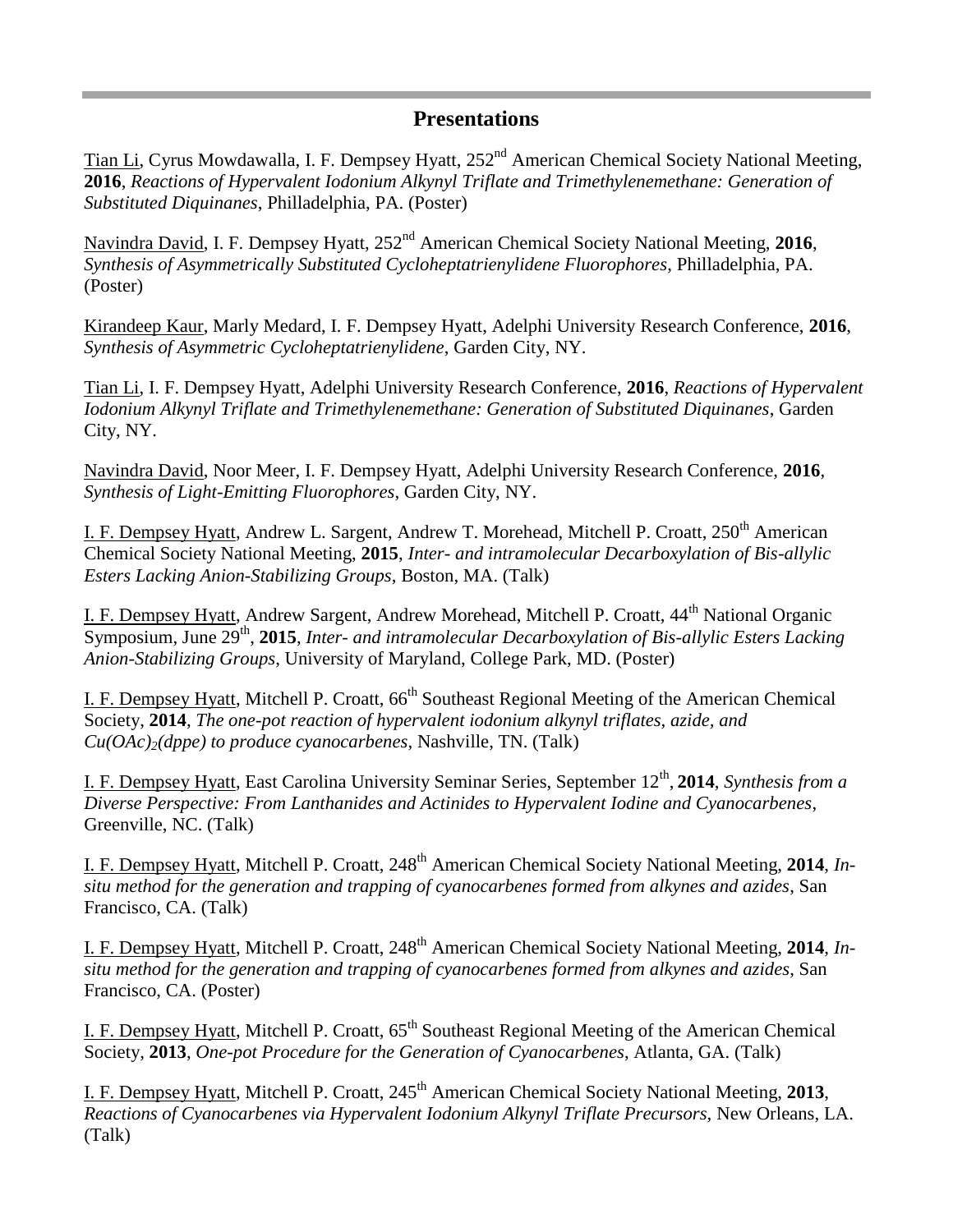I. F. Dempsey Hyatt, Mitchell P. Croatt, 64<sup>th</sup> Southeast Regional Meeting of the American Chemical Society, **2012**, *Reactions of Hypervalent Iodonium Alkynyl Triflates with Azides: Generation of Cyanocarbenes*, Raleigh, NC. (Poster)

I. F. Dempsey Hyatt, Mitchell P. Croatt, 243rd American Chemical Society National Meeting, **2012**, *Utilization of hypervalent iodonium alkynyl triflate for the generation of cyanocarbenes*, San Diego, CA. (Poster)

I. F. Dempsey Hyatt, Mitchell P. Croatt, American Chemical Society Central North Carolina Section 12th Annual Poster and Vendor Night, **2012**, *Utilization of hypervalent iodonium alkynyl triflate for the generation of cyanocarbenes*, Syngenta, Greensboro, NC. (Poster)

I. F. Dempsey Hyatt, Mitchell P. Croatt, 4th Bi-Annual Chemical Science Symposium, **2011**, *Utilization of Hypervalent Iodonium Alkynyl Triflates for the Generation of Cyanocarbenes*, North Carolina A&T State University, NC. (Poster)

I. F. Dempsey Hyatt, Mitchell P. Croatt, 63rd Southeast Regional Meeting of the American Chemical Society, **2011**, *Utilization of Hypervalent Iodinane Alkynyl Triflate for the Generation of Cyanocarbenes*, Richmond, VA. (Poster)

I. F. Dempsey Hyatt, Mitchell P. Croatt, North Carolina American Chemical Society 125<sup>th</sup> Sectional Conference, **2011**, *Utilization of Hypervalent Iodonium Alkynyl Triflates for the Generation of Cyanocarbenes*, Raleigh, NC. (Poster)

I. F. Dempsey Hyatt, Christopher A. Rienas, Michael J. Scott, 240<sup>th</sup> American Chemical Society National Meeting, **2010**, *Computational and synthetic development of ligands for the selective binding of lanthanides and actinides*, Boston, MA. (Poster)

I. F. Dempsey Hyatt, Andrew L. Sargent, Poster at the East Carolina University Undergraduate Symposium, **2005**, *Rhodium-Catalyzed Hydroacylation: A Computational Study*, Greenville, NC. (Poster)

I. F. Dempsey Hyatt, Andrew L. Sargent,  $56<sup>th</sup>$  Southeast Regional Meeting of the American Chemical Society, **2004**, *Rhodium-Catalyzed Hydroacylation: A Computational Study*, Raleigh, NC. (Talk)

## **Grants**

I. F. Dempsey Hyatt, Spring 2016, Metal Initiated Aggregation Induced Emission of Asymmetric Cycloheptatrienylidene Substituted Fluorophores, Adelphi Faculty Development Grant

I. F. Dempsey Hyatt, Spring 2016, Vinylidene Carbene Initiated Trimethylenemethane Reactions, Bettelheim Award

## **Science Public Outreach**

| Fall 2016     | Participated in the Chemistry Day at the NY Hall of Science                |
|---------------|----------------------------------------------------------------------------|
| Spring $2016$ | Science Fair Judge for the Long Island Science and Engineering Fair        |
| Spring 2013   | Science Fair Judge at Greensboro Academy and Cornerstone Charter Academy   |
| Fall 2012     | Chemical demonstrations for the nationally funded program Upward Bound     |
| Fall 2012     | Chemical demonstrations at East Chapel Hill High School in Chapel Hill, NC |
| Fall 2012     | Appeared on the news, WGHP, to explain explosiveness of trinitrophenol     |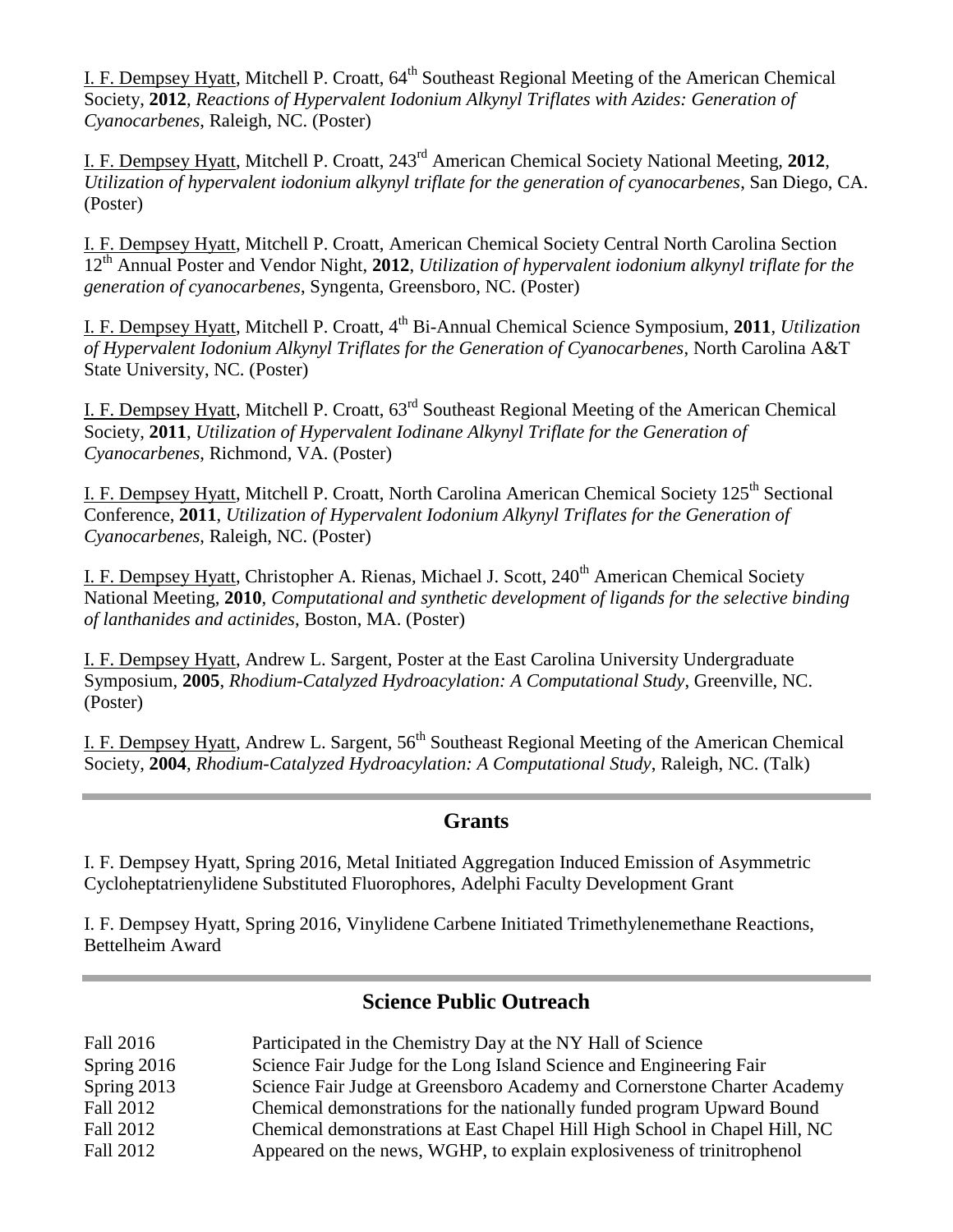Spring 2011 Chemical demonstrations at Eastern Randolph High School in Ramseur, NC Spring 2009, 2010 Chemical demonstrations at Mebane Middle School in Alachua, FL

#### **Awards**

- Bettelheim Award, Adelphi University, 2016
- Faculty Development Grant, Adelphi University, 2015
- Selected to attended the **Postdoc to Faculty Workshop** paid for by the American Chemical Society, Fall Meeting 2014
- **American Institute of Chemists Award for Postdoctoral Fellow**, UNCG, 2013
- **American Chemical Society Division of Inorganic Chemistry Travel Grant**, University of Florida, 2010
- **Grinter Fellowship,** University of Florida, 2005-2008.

## **Academic and Professional Societies**

2002-Present Member of the American Chemical Society

#### **Service**

2016-Present Organizer for the Dakin and March Lectureships 2016-Present Advisor of Chemistry Club

#### **Teaching**

| Fall 2016   | Adelphi University                                                   |
|-------------|----------------------------------------------------------------------|
|             | 0106-251-003 Organic Chemistry I                                     |
|             | 0106-411-001 Inorganic Chemistry                                     |
|             | 0106-497-001 Special Topics: Advanced Organic Applied to Drug Design |
| Spring 2016 | Adelphi University                                                   |
|             | 0106-252-002 Organic Chemistry II                                    |
|             | 0106-254-011 Organic Chemistry II Lab                                |
|             | 0106-294,394,494-001 Research Seminars in Chemistry                  |
|             | 0106-499-005 Undergraduate Research in Chemistry I                   |
| Fall 2015   | Adelphi University                                                   |
|             | 0106-251-003 Organic Chemistry I                                     |
|             | 0106-411-001 Inorganic Chemistry                                     |

# **Research Interests**

My projects follow a common theme of using hypervalent iodine in research fields that include the synthesis of biologically active molecules, fundamental physical organic chemistry, carbon-carbon coupling methods, and development of fluorescent sensing materials. Project 1 is a methodology endeavor that demonstrates how hypervalent iodine can be used to create new disconnection approaches in synthesis from a trimethylenemethane intermediate. Project 2 involves the novel synthesis of compounds that can be used to study aggregation-induced emission. Hypervalent iodonium alkynyl